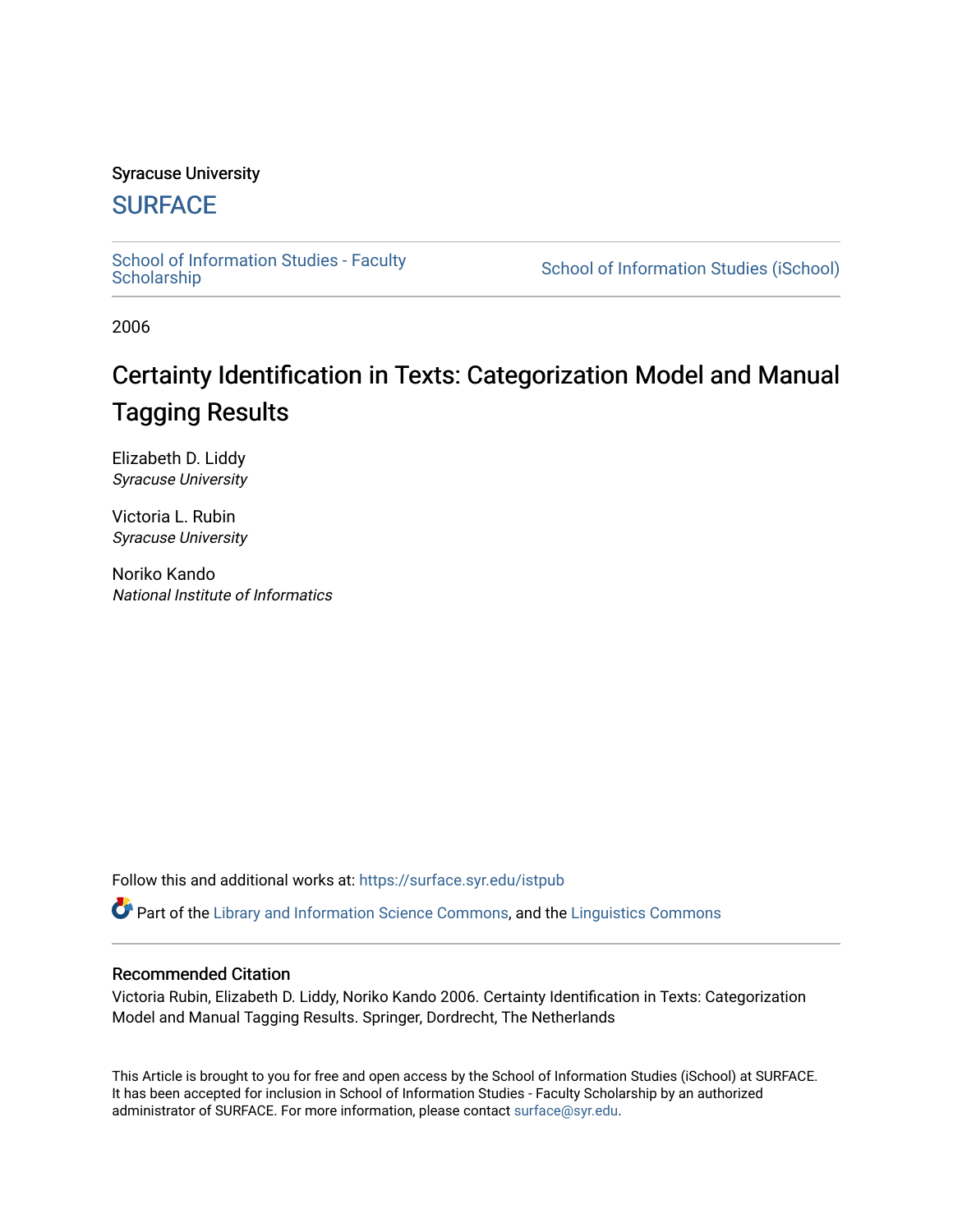## Chapter X

## Certainty Identification in Texts: Categorization Model and Manual Tagging Results.

## Victoria L. Rubin

Syracuse University School of Information Studies Center for Natural Language Processing Syracuse University Syracuse, NY 13244-1190, U.S.A Email: vlrubin@syr.edu

#### Elizabeth D. Liddy

Syracuse University School of Information Studies Center for Natural Language Processing Syracuse University Syracuse, NY 13244-1190, U.S.A Email: liddy@syr.edu

#### Noriko Kando

National Institute of Informatics 2-1-2 Hitotsubashi, Chiyoda-ku Tokyo 101-8430, Japan Email: kando@nii.ac.jp

#### Abstract

This chapter presents a theoretical framework and preliminary results for manual categorization of explicit certainty information in 32 English newspaper articles. Our contribution is in a proposed categorization model and analytical framework for certainty identification. Certainty is presented as a type of subjective information available in texts. Statements with explicit certainty markers were identified and categorized according to four hypothesized dimensions – level, perspective, focus, and time of certainty.

The preliminary results reveal an overall promising picture of the presence of certainty information in texts, and establish its susceptibility to manual identification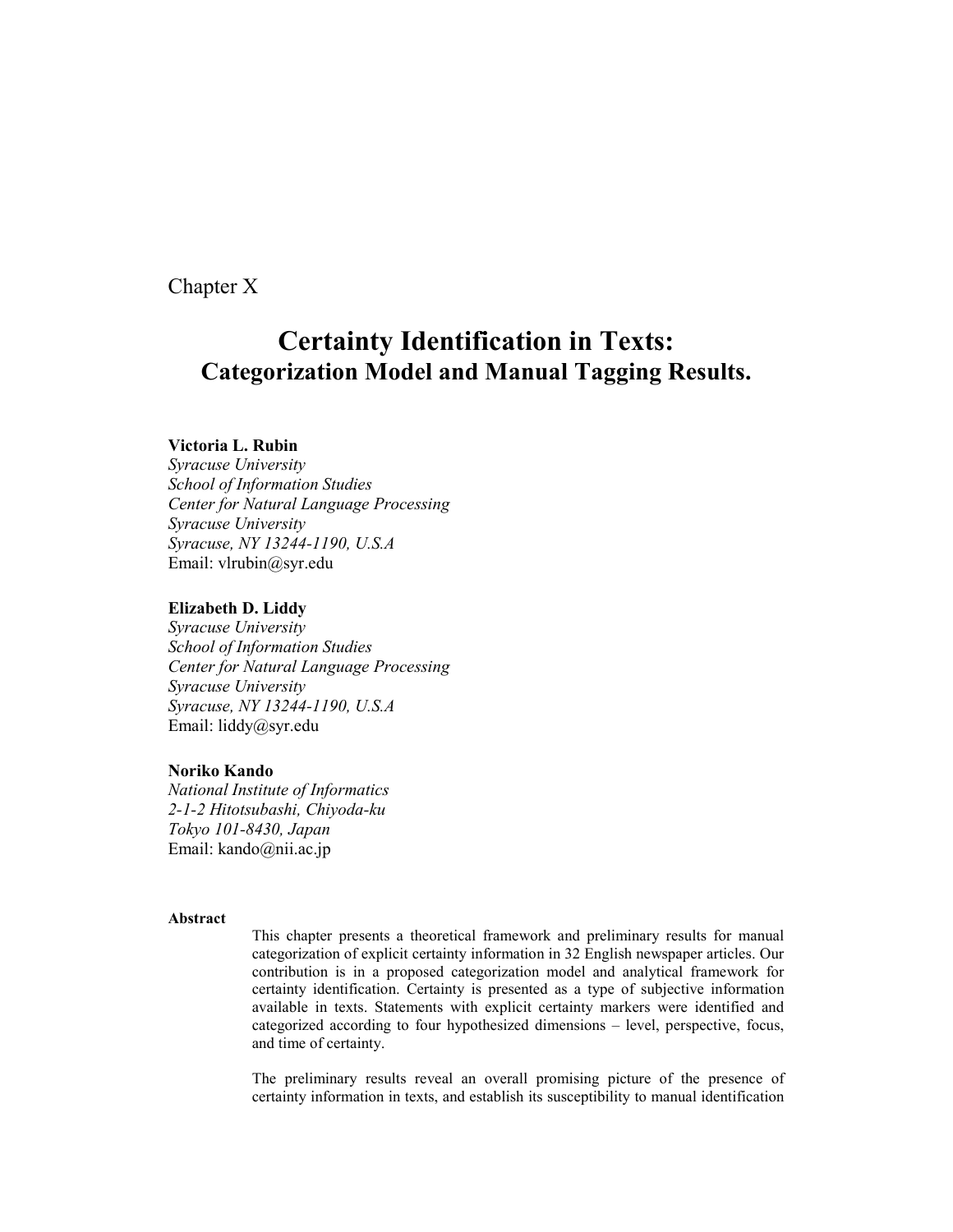within the proposed four-dimensional certainty categorization analytical framework. Our findings are that the editorial sample group had a significantly higher frequency of markers per sentence than did the sample group of news stories. For editorials, high level of certainty, writer's point of view, and future and present time were the most populated categories. For news stories, the most common were high and moderate levels, directly involved third party's point of view, and past time. These patterns have positive practical implications for automation.

Keywords: certainty, certainty identification, certainty categorization model, subjectivity, manual tagging, natural language processing, linguistics, information extraction, information retrieval; uncertainty, doubt, epistemic comments, evidentials, hedges, hedging, certainty expressions; levels of certainty, point of view, annotating opinions; newspaper article analysis, analysis of editorials.

## 1 Analytical Framework

## 1.1 Introduction: What is Certainty Identification and Why is it Important?

The fields of Information Extraction (IE) and Natural Language Processing (NLP) have not yet addressed the task of certainty identification. It presents an ongoing theoretical and implementation challenge. Even though the linguistics literature has abundant intellectual investigations of closely related concepts, it has not yet provided NLP with a holistic certainty identification approach that would include clear definitions, theoretical underpinnings, validated analysis results, and a vision for practical applications. Unravelling the potential and demonstrating the usefulness of certainty analysis in an information-seeking situation is the driving force behind this preliminary research effort.

Certainty identification is defined here as an automated process of extracting information from certainty-qualified texts or individual statements along four hypothesized dimensions of certainty, namely:

- what degree of certainty is indicated (LEVEL),
- whose certainty is involved (PERSPECTIVE),
- what the object of certainty is (FOCUS), and
- what time the certainty is expressed (TIME).

Some writers consciously strive to produce a particular effect of certainty due to training or overt instructions. Others may do it inadvertently. A writer's certainty level may remain constant in a text and be unnoticed by the reader, or it may fluctuate from statement to statement and blatantly attract readers' attention. There may be evident traces of such writers' behavior that may become apparent upon a closer examination with a systematic theoretical framework. The difficulty is to discern such traces at the discourse, syntactic, semantic, and lexical levels, wherever such explicit information is available and to be able to recognize these explicit markers with a series of NLP algorithms.

The importance of assessing how certain writers are about their statements is evident, especially in the stream of constantly updated news reports. Readers want to know, for instance, how sure writers or experts might be about public policy changes, about a possibility of a political or a financial turmoil, about what the government's intentions are regarding interest rates or about chances of coup d'etats versus peaceful transfers of power.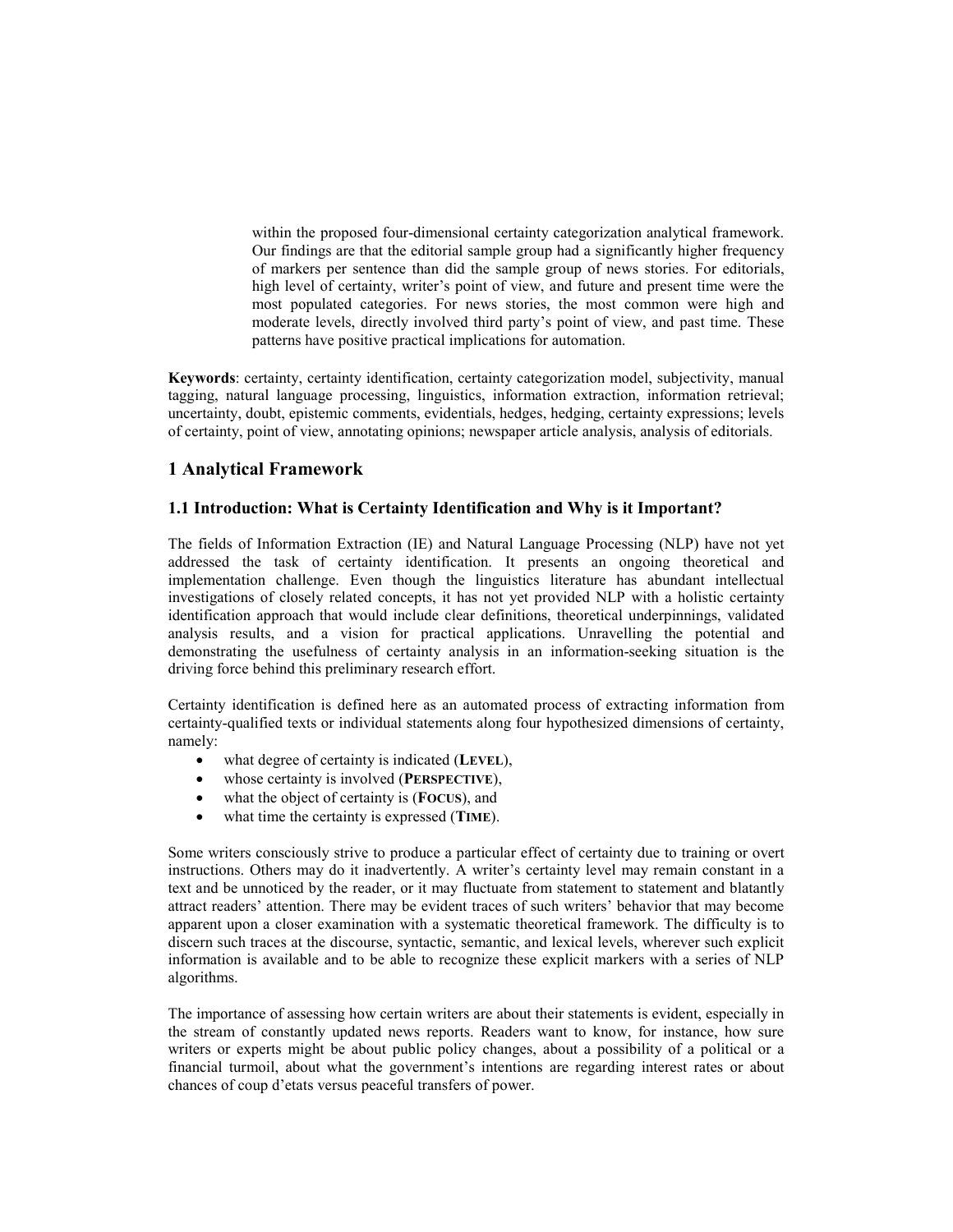Recognizing such certainty assessments would traditionally be considered a task for humans. While humans may rely to some extent on the big picture as obtained from world knowledge and prior experience, much certainty information comes from linguistic coding in texts and may be accessible to a systematic analysis with the help of NLP algorithms. Combined with the capabilities of an IE system, the task of linguistic de-coding of certainty information could then be handled successfully automatically, and the results could be presented to users for confirmation and possible modifications.

#### 1.2 Certainty, Explicit Certainty Markers, and Closely Related Concepts

A typical dictionary definition of certainty is "the quality or state of mind of being free from doubt, especially on the basis of evidence" (Merriam-Webster 2004). The notion of certainty in the context of this chapter incorporates a full spectrum of certainty states ranging from doubt to complete conviction in the truth of a statement. There are several related concepts that have been previously addressed in NLP and linguistics literature: subjectivity, modality, evidentiality, and hedging. This section reports on how these closely related linguistic concepts are interpreted to define certainty, and concludes with a list of terms that are considered to be explicit certainty markers.

## 1.2.1 Subjectivity

This study departs from the notion of subjectivity. Certainty is a type of subjectivity identifiable in texts. Subjectivity has been defined in NLP as "aspects of language used to express opinions and evaluations" (Wiebe 1994, 2000, Wiebe et al. 2001). Cognitive Grammar describes subjectivity as "a part of the conceptual structure of information that lies behind linguistic 'packaging'" (Mushin 2001). Uncertainty, or certainty in terms of this chapter, is the speculative type of subjectivity (Wiebe 2000) that is analogous to the other types of subjectivity for which manual and automated tagging has proven to be a feasible NLP task (Wiebe et al. 2001).

Subjectivity tagging is considered particularly relevant for the news report genre (Wiebe et al. 2001). When developing news report schemata components for an automated text structurer, Liddy et al. (1993) noted that subjectivity, or objectivity, as an attribute in texts, deserved special attention. They observed that binary distinctions of statements (e.g., '+ subjective' or ' subjective') may not be sufficient to adequately represent micro-level similarities and distinctions in texts. In addition, discourse components may have multiple dimensions embedded in each of the concept labels (Liddy et al. 1995). This study further explores dimensions of certainty in written news reports and editorials.

## 1.2.2 Epistemic Comments and Modality

Certainty can also be seen as a variety of epistemic modality expressed through epistemic comments. One type of epistemic comment is certainty expressions (e.g., probably, perhaps, undoubtedly) that provide clues to the writer's certainty or assessment of the truth of a statement and qualify a writer's attitude towards expressed knowledge. Epistemic comments reflect epistemic modality, which is described in Functional Linguistics as a writer's assumptions or assessments of possibilities expressed in statements, specifically regarding confidence in the truth of the expressed propositions (Coates 1983). Writer's confidence in the truth is synonymous with certainty. In other words, certainty is a writer's assessment of the truth of the statement.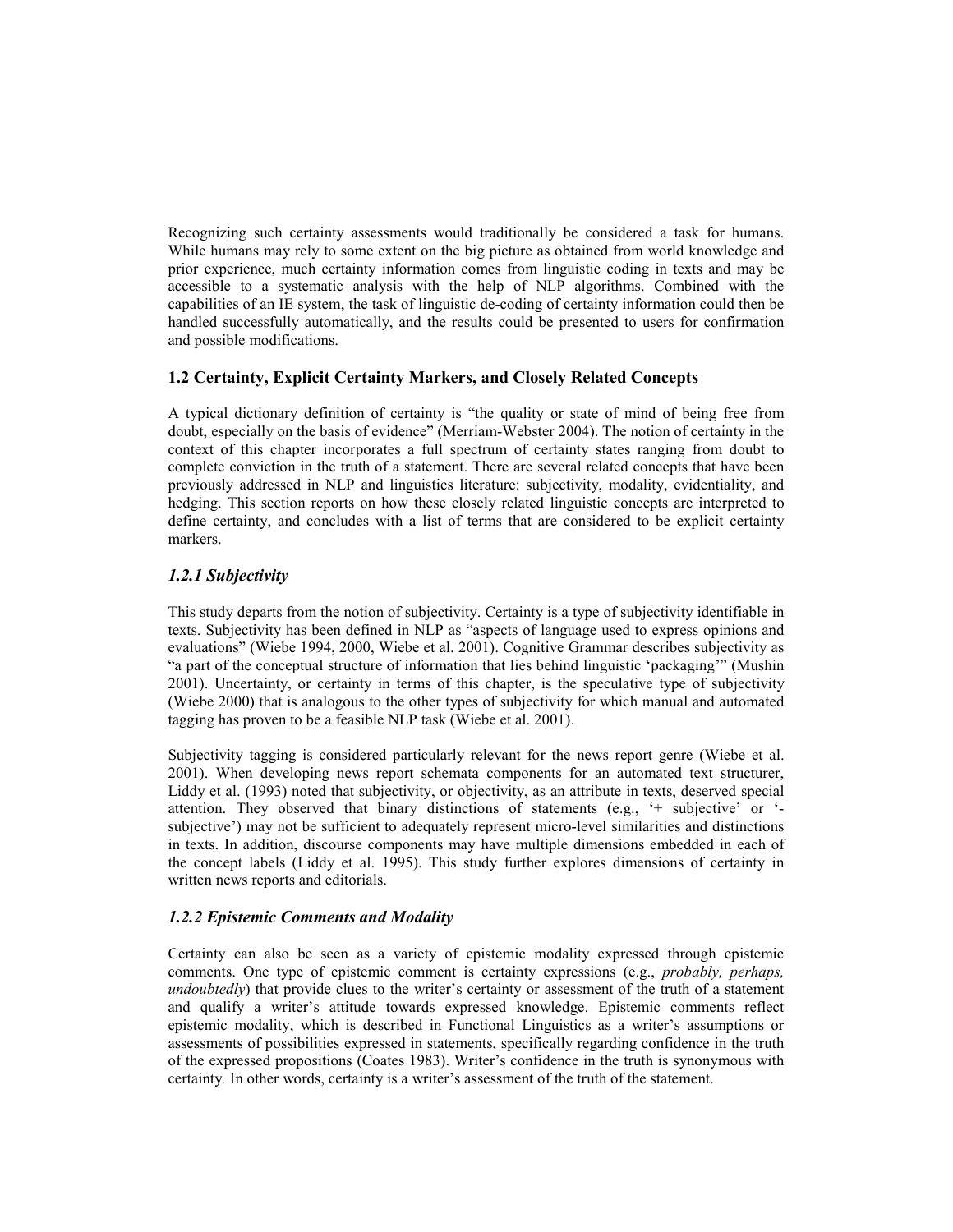## 1.2.3 Evidentials and other Reportive Means

Certainty, in particular in languages other than English, can be expressed by means of evidentials that reveal a degree of reliability of expressed information. English resorts to other reportive means, such as attributive adverbials (e.g., *supposedly, allegedly*) and reporting verbs (e.g., *claim*, suggest).

Evidentials were originally narrowly described as "suffixes expressing subjective relations… those expressing subjective knowledge" (Mushin 2001) and later understood as a semantic category that specifies type of source of information. Based on her comparison of Macedonian, Japanese and English corpora, Mushin (2001) concluded that English lacks clear grammatical markers of evidentiality, and that most types of English discourse are "faceless" in the sense of lacking epistemic evaluation in a grammatical inventory of reportive suffixes or other purely grammatical manifestations. However, she comes to a promising conclusion that English compensates for such lack of reportive means by other identifiable means by which speakers express, for instance, that the story they are telling was the product of someone else's telling. In particular, she notes that English does have a rich inventory of adverbials of "propositional attitude" (Mushin 2001).

Choice of reporting verbs depends on how strongly the writer wants to be aligned with the reported source (Hyland 1998). Bergler et al. (2004) also hypothesize that the description of the source and the choice of the attributive or reporting verbs can in fact express the writer's level of confidence in the attributed material. Such verbs can be used "both, to bolster a claim made in the text already, or to distance the author from the attributed material, implicitly lowering its credibility" (Anick & Bergler, 1992, cited in Bergler et al., 2004).

In the same line of evidential semantics research, Chafe (1986) suggested a model that addresses reliability of knowledge expressed through evidentials. Knowledge was broadly defined as "the basic information whose status is qualified in one way or another by markers of evidentiality", where the notion of evidentiality extends beyond evidence and can be as inclusive as any "attitude toward knowledge" (Chafe 1986). In other words, he suggests different statuses that reveal reliability of expressed information: "People are aware, though not necessarily consciously aware, that some things they know are *surer bets for being true than others*, that not all knowledge is equally reliable." This is what is called "certainty" in this chapter. Chafe continues: "Thus, one way in which knowledge may be qualified is with an expression indicating the speaker's assessment of its degree of reliability, the likelihood of its being a fact." Chafe's degrees of reliability can be expressed in English through propositional attitude adverbials (in Mushin's terms), which is the same as epistemic comments (in Coates' terms), or explicit certainty markers in this chapter's terms.

#### 1.2.4 Hedges and Other Terminology for Explicit Certainty Markers

The term traditionally associated with linguistic uncertainty, especially in scientific writing, is hedging. Hedging was introduced by Lackoff (1972) and has generally been defined as "words whose job is to make things more or less fuzzy". In Hyland (1998) hedging refers to "any linguistic means used to indicate either a) a lack of commitment to the truth value of an accompanying proposition, or b) a desire not to express that commitment categorically." In research articles, hedges are "a crucial means of presenting new claims for ratification and are among the primary features which shape the research article as the principle vehicle for new knowledge" (Hyland 1998).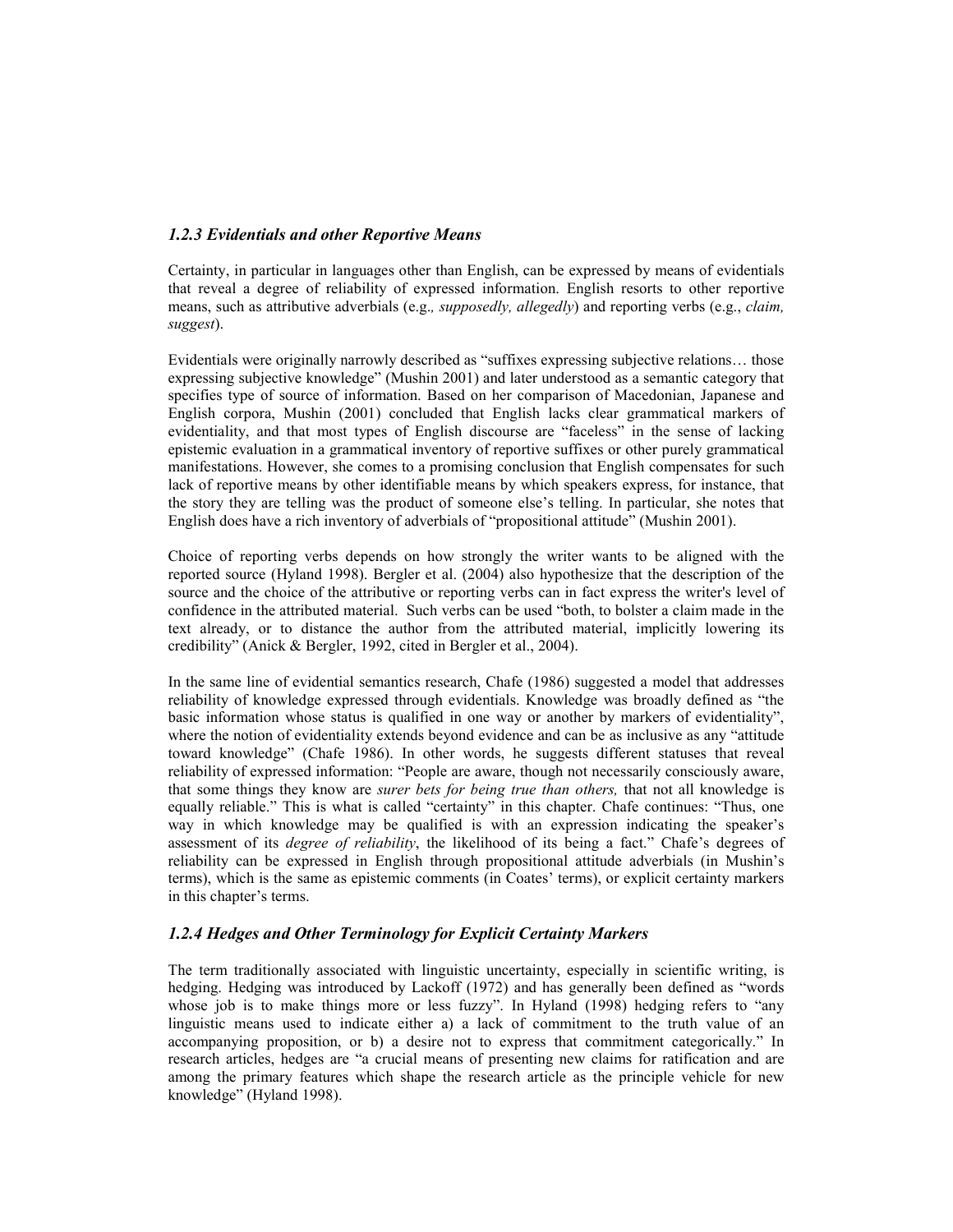Hyland (1998) identifies several categories of the way hedges can be expressed in everyday speech and scientific writing. The following surface lexical markers are used to attenuate strength of utterance: epistemic adjectives, epistemic adverbs, lexical verbs, auxiliary verbs, prosody, tag questions, and verbal fillers. Syntactic markers include if-clauses of condition and concessions, contrastive markers (e.g., *nevertheless*), and passivization (e.g., *it can be questioned*). Several other devices are classified as hedges particular to scientific writing only: hedging quantities for purposeful imprecision, admitting to lack of knowledge, citing a source, and referring to limitations (of the model, experimental conditions, or methods) (Hyland 1998).

Thus, hedging is a device that indicates lack of commitment to the statement, reveals scepticism, expresses caution, or displays an open mind about a proposition. In this study hedges classify statements into low or moderate levels of certainty. Several other linguistic means of a writer's assessment of knowledge such as shields, approximators (Lackoff 1972), understatements, and tentatives; as well as intensifiers (Cappon 2000), emphatics (Holmes 1990), boosters and assertives (Searle 1979) are considered to be explicit certainty markers of varying certainty levels.

In summary, certainty is viewed as a type of subjective information available in texts and a form of epistemic modality expressed through explicitly-coded linguistic means. Such devices as subjectivity expressions, epistemic comments, evidentials, reporting verbs, attitudinal adverbials, hedges, shields, approximators, understatements, tentatives, intensifiers, emphatics, boosters, and assertives, often overlap in their definitions, classifications, and lexical representations in English. In essence, they perform the same role for the purpose of this study. They explicitly signal presence of certainty information that covers a full continuum of writer's confidence, ranging from uncertain possibility and withholding full commitment to statements to a confident necessity, reassurance, and emphasizing of the full commitment to statements. For the purpose of this study, these devices are all called explicit certainty markers.

In the remainder of the paper, we develop a certainty categorization model, report on preliminary results, and conclude with outlined challenges and applications.

## 2 Proposed Certainty Categorization Model

Expressing some degree of certainty in language is inevitable, just as one is bound to have a spatial angle of vision. Certainty is generally understood to be a pragmatic position rather than a grammatical feature. Banfield (1982) observed that subjectivity, a closely related concept, is a spatial notion by nature, and in language, it is taken to be located in a speaker. While it is questionable whether truly objective statements may exist, it seems even less likely that a statement may exist without a degree of certainty in the presented information. Each statement should potentially reveal a particular pragmatic position, or a level of certainty, but not all of them are explicitly marked. The commonly used declarative mood of stating facts and opinions may have an implied certainty level without any explicit indication that would be considered identifiable for Information Extraction purposes. Statements with implicit certainty levels are not discussed under the current categorization model, they are grouped into a separate category of no identifiable explicit certainty information.

The proposed certainty categorization model distinguishes 4 dimensions for explicit certainty. The certainty level is the first and most important dimension. The other three are perspective, focus,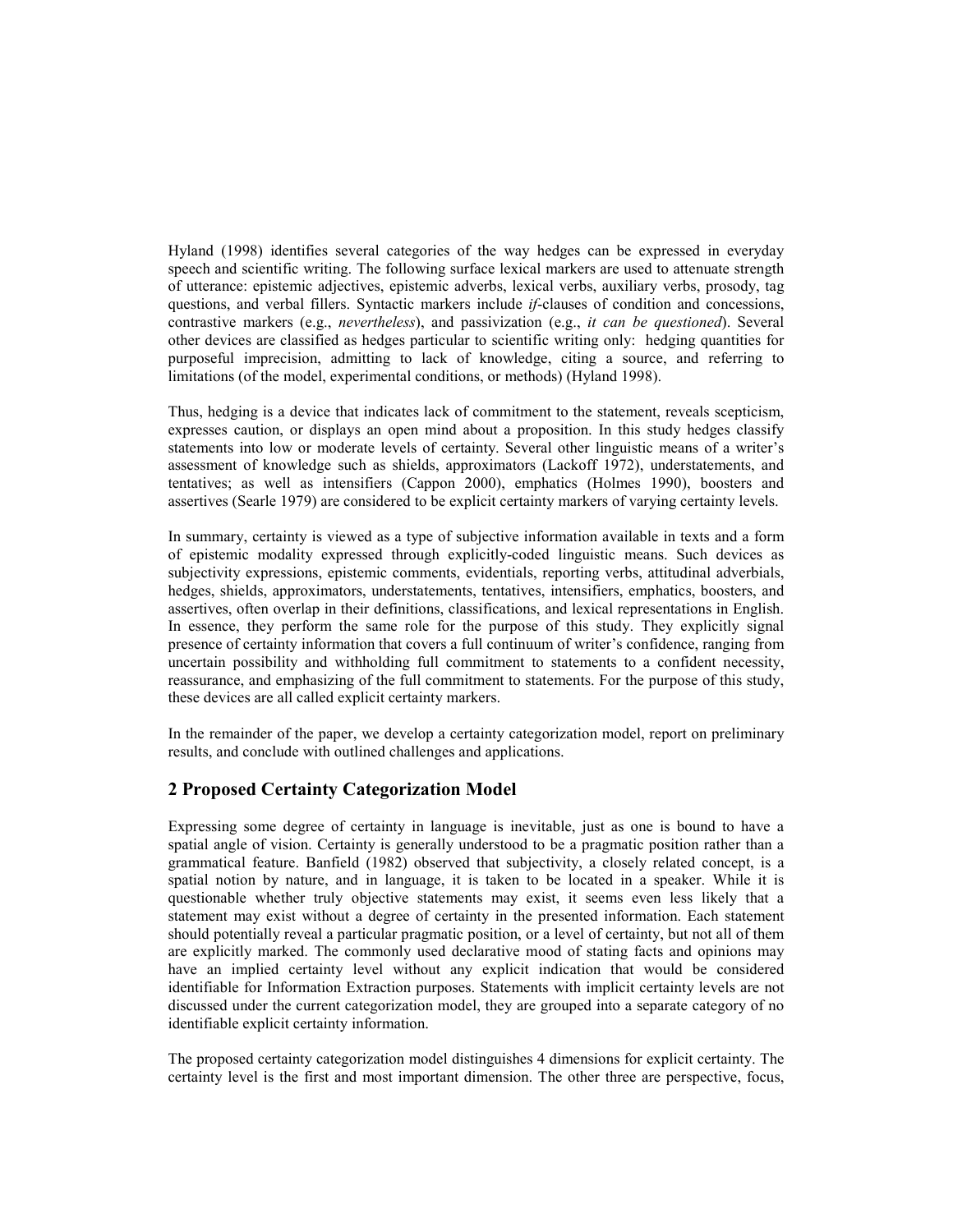and time (Figure 1). Each dimension is subdivided into several categories which creates 72 possible dimension-category combinations (4 levels by 3 perspectives by 2 foci by 3 times).



Figure 1. Four-Dimensional Certainty Categorization Model with the Four Hypothesized Dimensions (across) and Their Categories (down).

## 2.1 First Dimension: Certainty Level

The concept of certainty seems to fall inherently into levels. We suggest the division of the certainty level dimension into four categories - absolute, high, moderate, and low. The excerpts below exemplify decreasing degree of certainty from absolute certainty in the first example to low certainty in the last one. The explicit certainty markers are highlighted in bold. Having an explicit certainty marker that places a statement into one of the levels of certainty, is what distinguishes a certainty-qualified statement from a non-marked one.

(1) Eventually, however, auditors will almost certainly have to form a tough selfregulatory body that can oversee its members' actions...  $(ID= e24.18)$ 

 $(2)$  ... but clearly an opportunity is at hand for the rest of the world to pressure both sides to devise a lasting peace based on democratic values and respect for human rights.  $(ID = e22.6)$ 

(3) That fear **now seems** exaggerated, but it was not entirely fanciful. (ID=e4.8)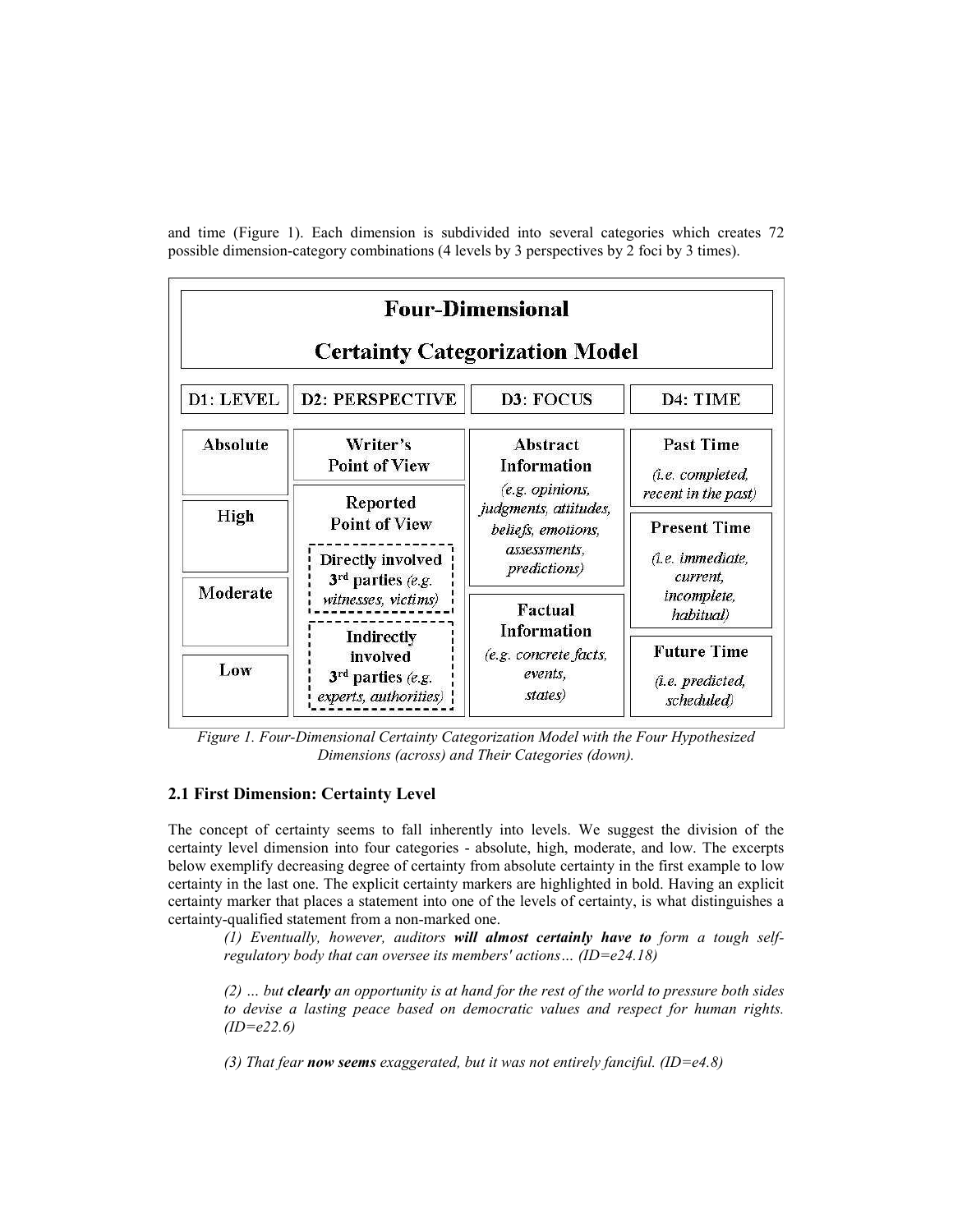(4) So far the presidential candidates are more interested in talking about what a surplus **might buy** than in the painful choices that lie ahead.  $(ID=e3.7)$ 

#### 2.2 Second Dimension: Perspective

The second dimension in Figure 1, the certainty perspective, separates the certainty point of view into the writer's and the reported points of view. The writer's certainty refers to the experiencer of certainty at the time of writing a statement as exemplified below.

(5) More evenhanded coverage of the presidential race would help enhance the legitimacy of the eventual winner, which **now appears likely to be** Putin. (ID=e8.14)

The certainty is clearly attributed to the writer in the example above. A practical question is whether third parties' voices can be isolated from the author's since they are presented through the author's prism.

Reported point of view can refer to either individuals or organizations. It is divided into two subcategories. First, those of directly involved third parties, such as victims, witnesses, and survivors, are direct event participants, who are either present at the described event or whose life is directly affected by the events. Second, those of indirectly involved third parties, are such as experts, authorities, and analysts, who are tangentially related to the event in professional or other capacities.

(6) The Dutch recruited settlers with an advertisement that promised to provide them with slaves who "**would accomplish** more work for their masters, ...  $(ID = e27.13)$ 

(7) The historian Ira Berlin, author of "Many Thousands Gone,'' estimates that one slave perished for every one who survived capture in the African interior... (ID=e27.8)

In the first example the writer reports on the certainty of the group of direct participants, the Dutch; and in the second example, the writer cites another expert's opinion.

The writer's certainty as expressed in text should not be confused with the reader's certainty that the text is believable. The writer's certainty about his or her own and others' assertions is captured in texts. The reader's certainty is related to the numerous factors which inform his or her own subjectivity, or point of view. The former is accessible for analysis since it has a written record, but the latter is less tangible and may reflect high inter-personal variability. Thus, the reader's certainty is out of scope for this study, as this inquiry focuses on the writer's certainty model and its multi-dimensional complexity in the newspaper context.

#### 2.3 Third Dimension: Certainty Focus

The third dimension, the certainty focus, is divided into abstract and factual information in the narrative. The term focus is used in van Dijk's (1981) localized selection sense as the referent, or the object, subject, or topic of conversation that is being talked about, or predicated upon in a particular localized syntactic unit, such as a sentence or clause.

Abstract information may include judgments, opinions, attitudes, beliefs, moral principles, and emotions. Usually such statements, as in the example below, reflect an idea that does not represent an external reality, but rather a hypothesized world, existing only in someone's mind, and separated from embodiment or object of nature.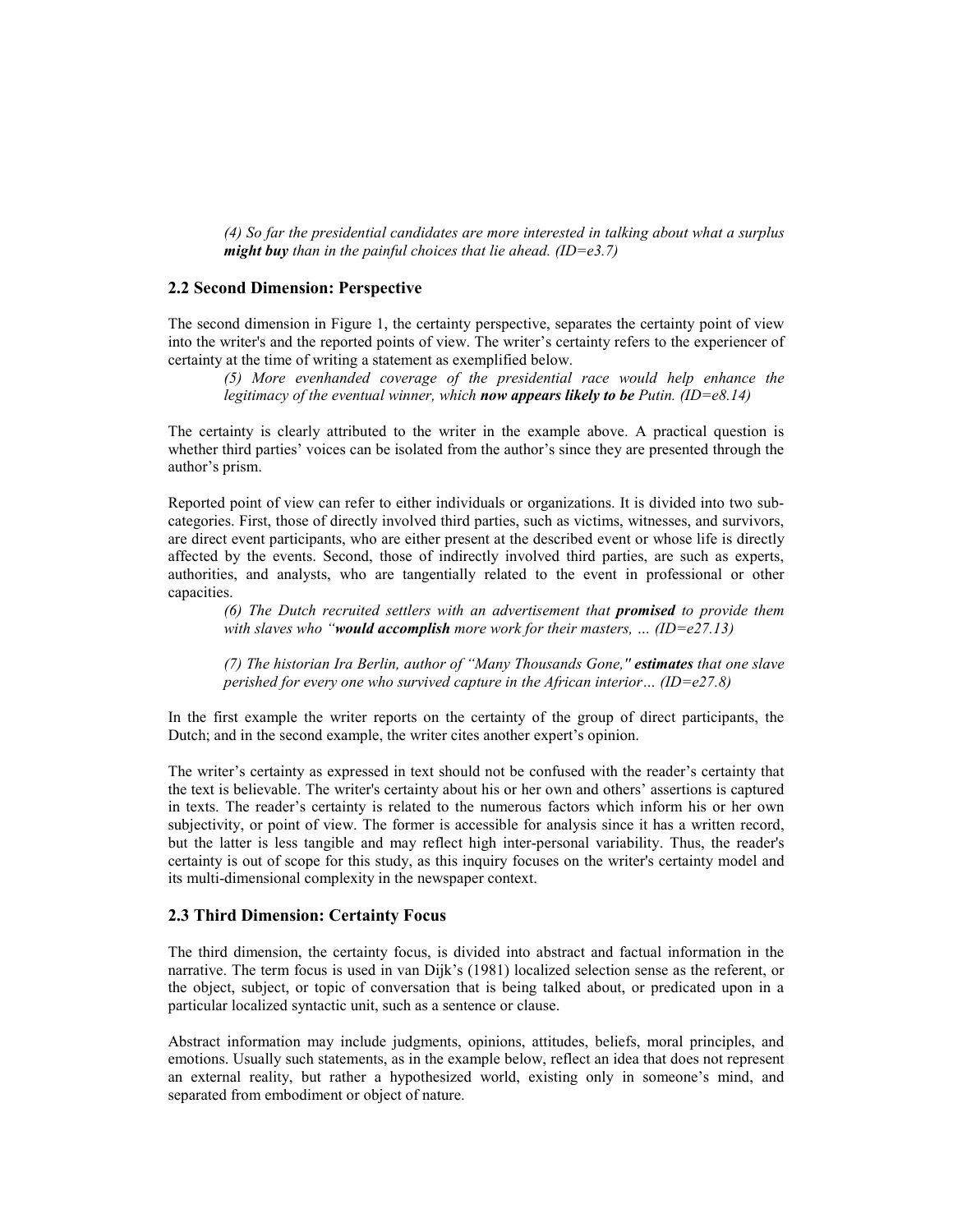(8) In Iraq, the first steps **must be taken** to put a hard-won new security council resolution on arms inspections into effect.  $(ID=e8.12)$ 

Factual information contains reports of states or events, evidence, and known facts. It is usually based on facts that have an actual existence in the world of events.

(9) The settlement **may not fully compensate** survivors for the delay in justice, ...  $(ID=el4.19)$ 

#### 2.4 Fourth Dimension: Time

The fourth dimension accounts for relevance of time (past, present and future) to the moment when the article was written. The past naturally includes completed or recent states or events; the present is current, immediate, and incomplete states of affairs; and the future is predictions, plans, warnings, and suggested actions. The time dimension is relevant since certainty of the predictions into the future, for instance, may alter an action plan for someone who is reviewing certainty analysis information in a systematic way, as business or intelligence analysts may do.

## 3 Empirical Study

In order to obtain a preliminary sense of the nature and frequency of certainty markers in text, we conducted a pilot study.

#### 3.1 Research Questions

The goals of the study were to empirically determine:

- 1. if the sample data support the hypothesized four dimensional categorization model,
- 2. if so, which categories are most and least frequent for a sample of English news articles,
- 3. if the data do not support the model, how the categorization might be enhanced,
- 4. whether there are differences in certainty distributions between editorials and news stories, overall and per hypothesized category,
- 5. how many perceived categories of certainty can be distinguished within each dimension.

#### 3.2 Data

We manually analyzed 32 articles published in the New York Times during the first week of January 2000 (from the AQUAINT Corpus of English Texts). This constitutes a total of 685 sentences, excluding headlines. The topics of the sample articles varied - the editorials included discussions of political leaders, presidential and state government campaigns, the economic and financial situations in US, Croatia, and Angola, recent historical discoveries, pharmaceutical consumer alerts, and the role of the Internet and computers in everyday lives. The news included reports on the misnumbering of New York Times issues, on the controversy around the millennium and Y2K bug, and women's basketball.

#### 3.3 Analysis Methods

The data were analyzed manually at the sentence-level by one coder, the first author. If a sentence contained explicit certainty information markers, it was decomposed along each certainty dimension by answering questions such as "What is the certainty level?" and "Whose perspective is being presented?" The number of occurrences of markers per article were totalled and adjusted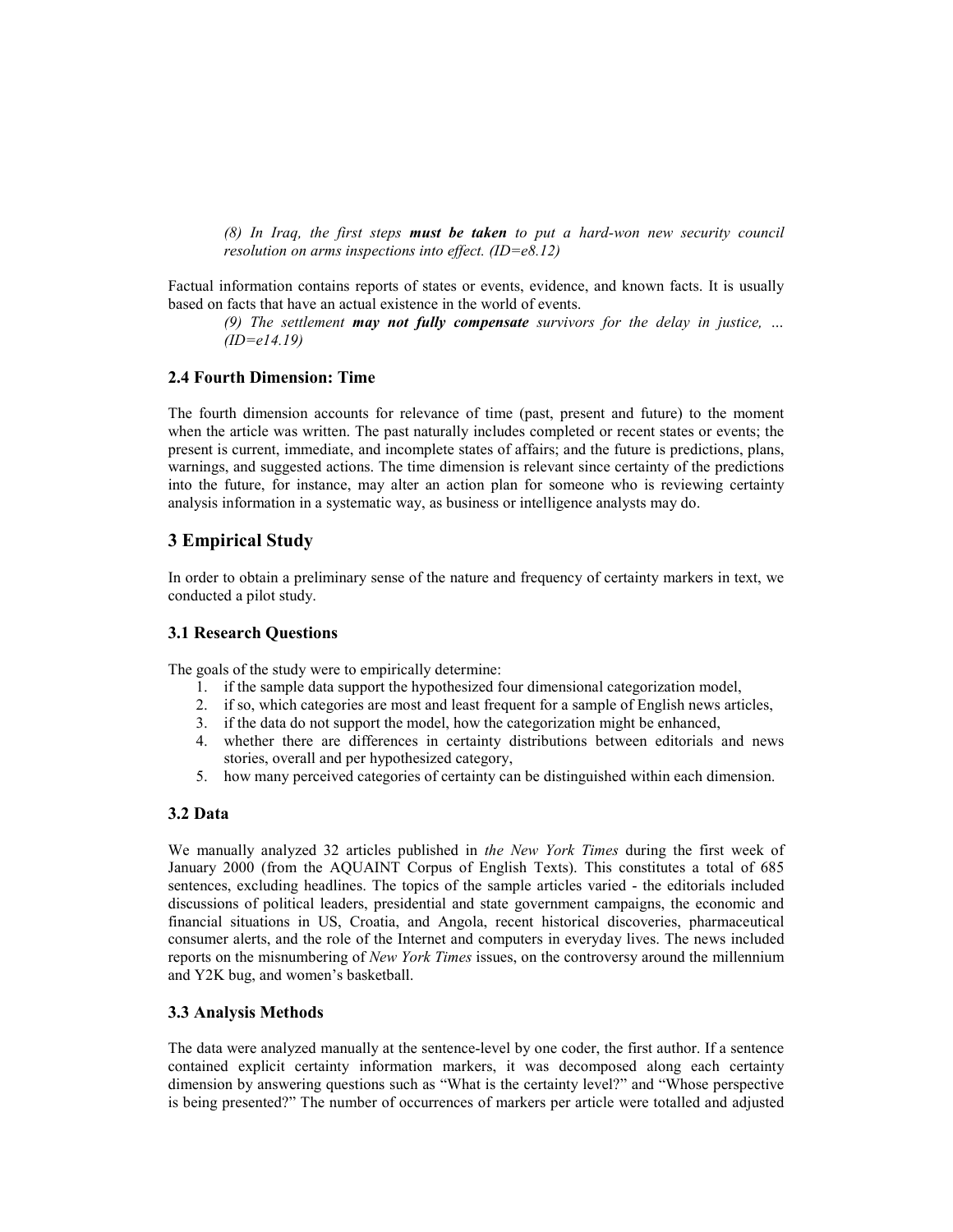for article sentence length, resulting in one frequency score per article. The length of explicit certainty markers was not pre-determined.

First, we were interested in an overall frequency of occurrence of explicit certainty markers across all of the data. Second, we identified whether the two sample groups, editorials and news stories, had significantly different means. Third, we looked at the overall distribution of frequency scores (in markers per sentence) per category within each dimension. For instance, were there more occurrences of high or low levels of certainty on average? Fourth, for the editorial sample, we identified the least and most frequent combinations out of 72 possible dimension-category combinations. And last, we assessed whether the data easily fell into the hypothesized categories.

#### 3.4 Results and Discussion

#### 3.4.1 Certainty Markers Frequency Distributions in Two Sample Groups

In the total set of 32 articles (685 sentences), an average of 0.53 explicit certainty markers per sentence were identified. Identified certainty markers included but were not limited to *it was not* even clear that, remains to be seen, don't believe they will, not necessarily, we thought, estimated, seems exaggerated, would probably have to, is expected to, and will almost certainly have to.

The sample group of 28 editorials (564 sentences) contained more explicit certainty markers per sentence ( $M=0.6$ ,  $SD=0.26$ ) than the sample group of 4 news stories (121 sentences;  $M=0.46$ ,  $SD$ )  $=0.04$  markers per sentence). This difference was statistically significant,  $p = 0.0056$ , two-tailed heteroscedastic t-test.

Within three dimensions, level, perspective, and time, average frequencies of occurrence of explicit certainty markers per sentence differed from category to category, as well as between sample groups.

#### 3.4.2 Certainty Frequency Distributions in the Level Dimension

Table 1 shows that, of all possible level categories, the high certainty level contained most markers per sentence (0.33). Here is an example sentence from an editorial, that falls into the category of high certainty:

(10) The crowd cheering the opening of the Erie Canal in 1824 knew that the city would forever be transformed, Wallace notes.  $(ID = e28.19,$  certainty level = high)

In an automated implementation, the Information Extraction frame would receive a value of "high" in the certainty level slot, as shown above. The explicit certainty markers are in bold as in the rest of the data samples throughout the chapter.

|              |               | <b>Editorials Sample Group</b> | <b>News Stories Sample Group</b> |                   |  |  |
|--------------|---------------|--------------------------------|----------------------------------|-------------------|--|--|
|              | Mean, markers | St. dev., markers              | Mean, markers                    | St. dev., markers |  |  |
| <b>LEVEL</b> | per sentence  | per sentence                   | per sentence                     | per sentence      |  |  |
| Absolute     | 0.07          | 0.09                           | 0.03                             | 0.05              |  |  |
| High         | 0.33          | 0.17                           | 0.19                             | 0.09              |  |  |
| Moderate     | 0.17          | 0.14                           | 0.20                             | 0.15              |  |  |
| Low          | 0.04          | 0.06                           | 0.04                             | 0.05              |  |  |

Table 1. Distribution of Markers Per Sentence in the Four Level Categories.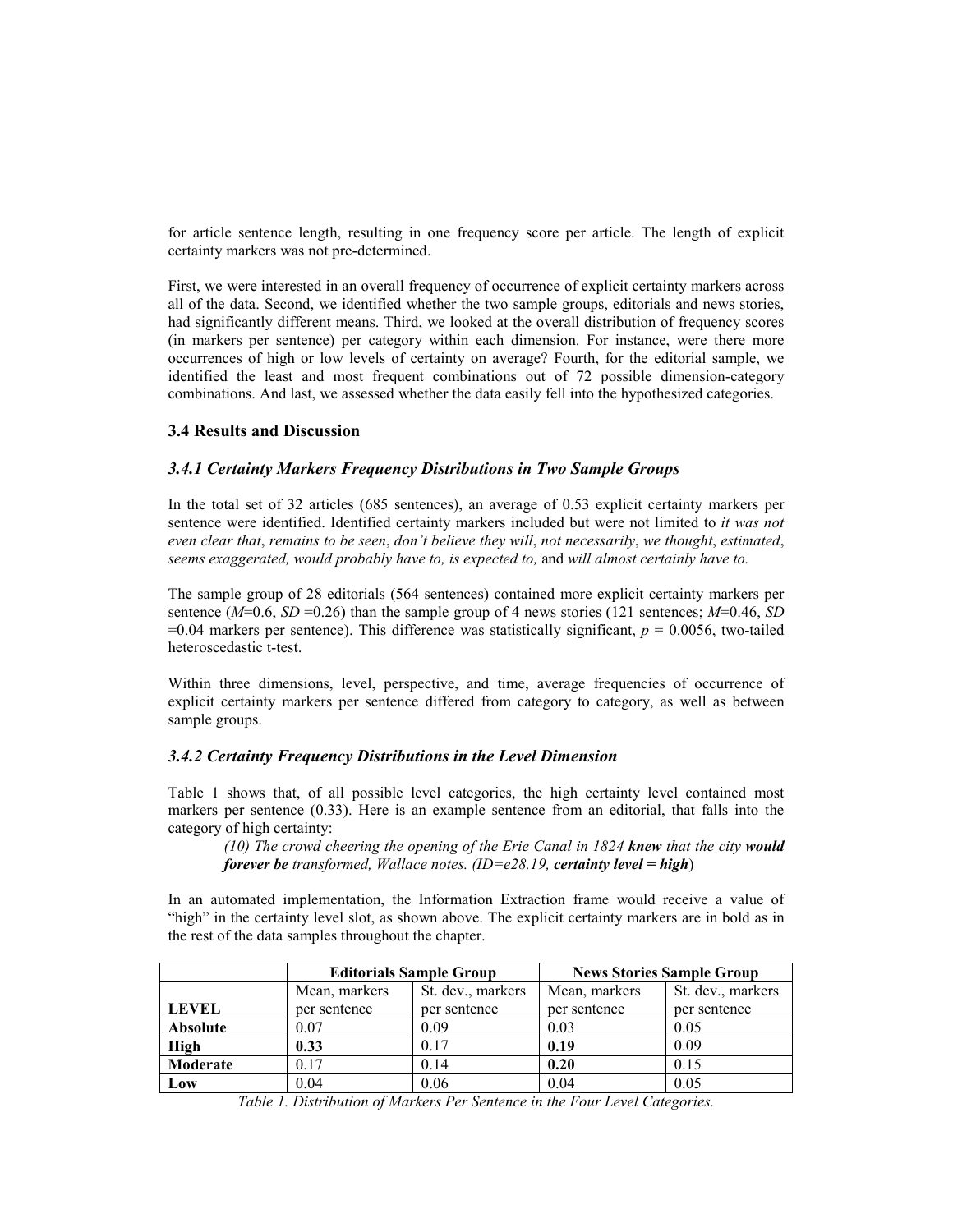In news stories, both high and moderate levels of certainty were the two most prominent levels (approximately 0.2 markers per sentence). An example of the moderate level of certainty follows:

 $(11)$  But as midnight closed in, the streets teemed with people and there seemed to be little left of the anxiety over terrorist attacks that prompted the mayor of Seattle last week to cancel a major outdoor celebration around the city's famed Space Needle.  $(ID=n3.9, certainity level = moderate)$ 

#### 3.4.3 Certainty Frequency Distributions in the Perspective Dimension

Table 2 demonstrates that in editorials certainty from the writers' points of view is expressed more commonly (0.43 mean markers per sentence) than certainty of third parties (0.13 and 0.04), as is expected.

|                    |               | <b>Editorials Sample Group</b> | <b>News Stories Sample Group</b> |                   |  |  |
|--------------------|---------------|--------------------------------|----------------------------------|-------------------|--|--|
|                    | Mean, markers | St. dev., markers              | Mean, markers                    | St. dev., markers |  |  |
| <b>PERSPECTIVE</b> | per sentence  | per sentence                   | per sentence                     | per sentence      |  |  |
| Writer's           | 0.43          | 0.23                           | 0.16                             | 0.10              |  |  |
|                    |               |                                |                                  |                   |  |  |
| $3rd$ directly     | 0.13          | 0.13                           | 0.24                             | 0.11              |  |  |
| involved party's   |               |                                |                                  |                   |  |  |
| $3rd$ indirectly   | 0.04          | 0.06                           | 0.05                             | 0.06              |  |  |
| Involved party's   |               |                                |                                  |                   |  |  |

Table 2. Distribution of Markers Per Sentence in the Three Perspective Categories.

Consider that even though this example sentence talks about a third party, the expressed certainty actually belongs to the writer:

 $(12)$  He also **ought to** urge France and Russia to persuade Saddam Hussein to accept the resolution. (ID=e8.14:: perspective = writer's point of view)

We also observed that in news stories attention shifts to the certainty of the directly involved third parties (0.24) such as presidential candidates, political leaders, a Cuban orphan and his family, and just a person waiting for a flight at the airport whose direct words are cited below:

(13) "I think it will probably be  $OK...$  " (ID=n4.23, perspective = directly involved third party's point of view)

The indirectly involved third parties are rather rare and usually occur in the form of experts' opinions, sometimes cited as well. For instance, economists' points of view rendered below reflect their certainty, and the writer may or may not be sure about that statement:

(14) Most economists believe Alan Greenspan is more responsible for the economy's spectacular performance than Congress, Presidents Bush and Clinton or any other identifiable factor. (ID=e9.1, perspective = indirectly involved third party's point of view)

The difficulty for automation will likely be in correctly interpreting the writer's intended use of the experts' opinions. Sometimes the reference to the source is vague but it is quite clear that the expressed certainty is the writer's:

(15) Although some research suggests that some supplements can produce positive health effects, there have also been cases where people have been made ill by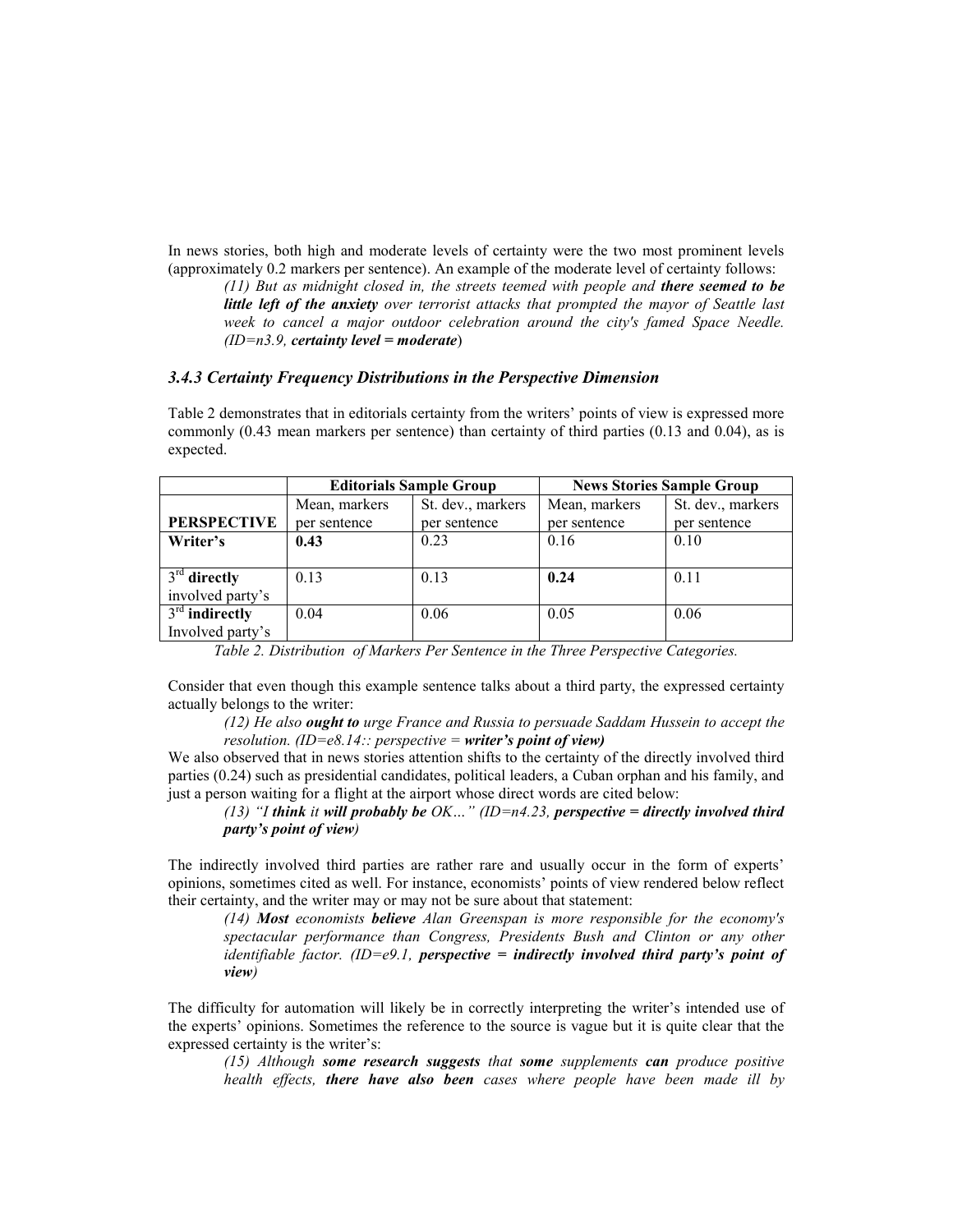supplements, or their conditions have become worse...  $(ID = e28.3, perspective = writer's$ point of view)

#### 3.4.4 Certainty Frequency Distributions in the Focus and Time Dimensions

Table 3 demonstrates that abstract and factual foci of certainty were approximately evenly distributed in editorials  $(0.33 \text{ and } 0.27)$  and in news stories  $(0.23)$ , even though the editorial sample group had a larger deviation from the mean compared to the news stories.

|              |               | <b>Editorials Sample Group</b> | <b>News Stories Sample Group</b> |                   |  |  |
|--------------|---------------|--------------------------------|----------------------------------|-------------------|--|--|
|              | Mean, markers | St. dev., markers              | Mean, markers                    | St. dev., markers |  |  |
| <b>FOCUS</b> | per sentence  | per sentence                   | per sentence                     | per sentence      |  |  |
| Abstract     | 0.33          | 0.20                           | 0.23                             | 0.05              |  |  |
| Factual      | 0.27          | 0.19                           | 0.23                             | 0.09              |  |  |

| Table 3. Distribution of Markers Per Sentence in the Two Focus Categories. |  |  |  |
|----------------------------------------------------------------------------|--|--|--|
|                                                                            |  |  |  |

As for the time dimension, it is not surprising that certainty analysis captures the news stories' tendency to report events in the past (0.20, as opposed to 0.11 and 0.14, as seen in Table 4).

|                |               | <b>Editorials Sample Group</b> | <b>News Stories Sample Group</b> |                   |  |  |  |
|----------------|---------------|--------------------------------|----------------------------------|-------------------|--|--|--|
|                | Mean, markers | St. dev., markers              | Mean, markers                    | St. dev., markers |  |  |  |
| TIME           | per sentence  | per sentence                   | per sentence                     | per sentence      |  |  |  |
| Past           | 0.14          | 0.12                           | 0.20                             | 0.11              |  |  |  |
| <b>Present</b> | 0.24          | 0.18                           | 0.11                             | 0.05              |  |  |  |
| Future         | 0.22          | 0.16                           | 0.14                             | 0.09              |  |  |  |

Table 4. Distribution of Markers Per Sentence in the Three Time Categories.

Editorials' tendency to state opinions about current and predicted events also becomes apparent. An example from a news story about millennium flight cancellations refers to a piece of factual information with certainty expressed by the experts in the past:

(16) The failure lasted only about 30 minutes and had no operational effect, the FAA said, adding that it was not even clear that the problem was caused by the date change.  $(ID=n4.19, time = past)$ 

An example from editorials demonstrates an abstract writer's assessment in the present:

(17) Whatever happens next, these candidates have shown that one-on-one debates really can give voters a choice on issues and on leadership temperament as well.  $(ID=el6.18, time=present)$ 

Also, many editorials had a closing statement in the last paragraph that contained some certainty markers that either urged action or expressed an overall opinion statement in the form of a prediction, such as shown below:

 $(18)$  There will be problems along the way, but the Internet will likely change the way America does business far beyond the habits of holiday shoppers. (ID=e2.22, time = future)

The presence of data in each category suggests that the categorization model is viable when applied manually. Now a gold standard and a codebook of rules can be created for an inter-coder agreement study and further automation of the process. High frequency of explicit certainty markers in some categories emphasizes where linguistic analysis should be concentrated to cover the majority of certainty expression cases.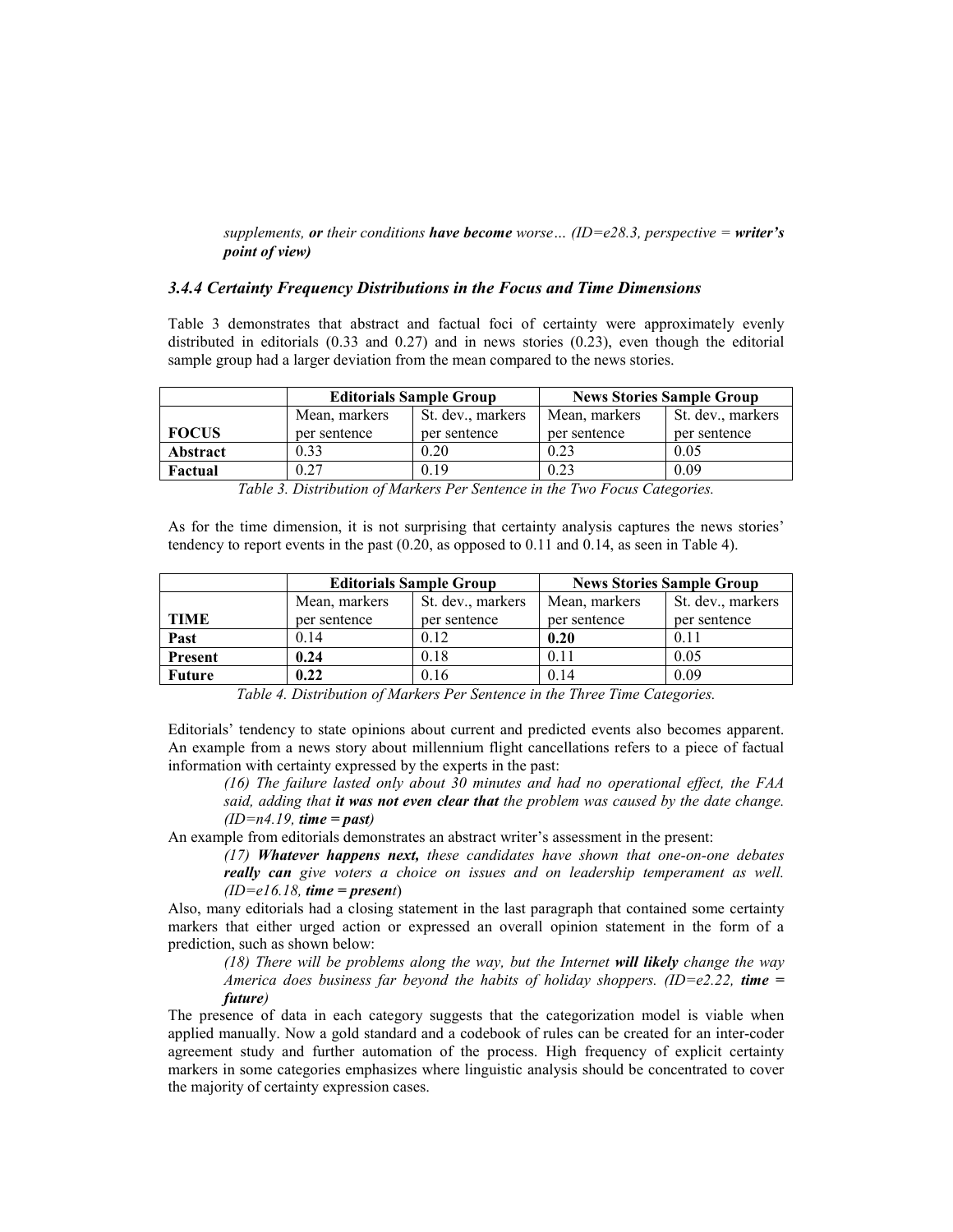## 3.4.5 Certainty Marker Occurrences in Dimension-Category Combinations

Table 5 shows the distribution of occurrences of explicit certainty markers for combinations of categories from the four dimensions for the larger of the two sample groups, editorials. The table is to be read by cross-referencing the two dimensions in columns (focus and level) with the two dimensions in rows (perspective and time). For instance, absolute level of writer's certainty about abstract information in the past only happened once, while in the present it occurred 18 times. The table forms 72 possible combinations (4 levels by 3 perspectives by 2 foci by 3 times), plus an additional category ("None") that recorded the occurrence of statements containing no explicit certainty information (289 sentences). In total, there were 624 occurrences certainty-qualified sentences and non-qualified sentences, while the editorial sample group contained 564 sentences. This means that 335 certainty markers were assigned to 275 sentences. The difference of 60 occurrences is explained by a special treatment of complex sentences. The unit of analysis was generally a sentence; but complex sentences were split into two or more simple sentences, if each simple sentence expressed a different idea qualified by a distinct certainty marker.

| <b>FOCUS</b>         |             |                            | <b>Abstract Information</b>    |              |                | <b>Factual Information</b> |                     |                    |                |       |
|----------------------|-------------|----------------------------|--------------------------------|--------------|----------------|----------------------------|---------------------|--------------------|----------------|-------|
|                      |             | <b>LEVEL</b>               |                                |              |                |                            |                     |                    |                |       |
| <b>PERSPECTIVE</b>   | <b>TIME</b> | Abs.                       | High                           | Mod.         | Low            | Abs.                       | High                | Mod.               | Low            |       |
|                      |             |                            |                                |              |                |                            |                     |                    |                | Total |
| Writer's             | Past        |                            | 8                              | 10           |                |                            | 12                  | 11                 |                | 43    |
|                      | Present     | 18                         | 29                             | 16           | 8              |                            | 13                  | 10                 |                | 95    |
|                      | Future      | 13                         | 25                             | 12           | 2              | $\overline{2}$             | 27                  | 12                 | 3              | 96    |
| $3rd$ Indirectly     | Past        |                            | 8                              | 4            |                |                            | 11                  | $\overline{2}$     |                | 26    |
| Involved             | Present     | $\overline{2}$             | 3                              | 2            |                |                            |                     | 5                  |                | 21    |
| Arty                 | Future      |                            | 8                              |              |                |                            | 11                  | $\overline{2}$     | $\overline{2}$ | 26    |
| $3rd$ Directly       | Past        |                            | 3                              |              | $\mathfrak{D}$ |                            | 4                   |                    |                | 10    |
| Involved             | Present     |                            | 2                              | 4            |                |                            | 4                   | $\mathfrak{D}$     |                | 13    |
| Party                | Future      |                            |                                |              |                |                            | 5                   |                    |                | 5     |
| <b>NONE</b>          |             |                            |                                |              |                |                            |                     |                    |                | 289   |
| Total<br>$-11 - - -$ |             | 35<br>$\sim$ $\sim$ $\sim$ | 86<br>$\overline{\phantom{a}}$ | 50<br>$\sim$ | 13             | 5<br>$-1$                  | 94<br>$\sim$ $\sim$ | 44<br>$\mathbf{r}$ | 8              | 624   |

Table 5. Certainty Markers Count of Occurrences in the Editorials Sample Group.

Of the 72 possible combinations, 15 combinations were rather typical in editorials. Three had an unusually high representation in editorials. These combinations are writer's high level of certainty about abstract information in the present or future, such as predictions and current assessments, which had 29 and 25 occurrences respectively. There were also 27 occurrences of writer's future high level certainty factual predictions, stating with high certainty what will happen in the future. The remaining 12 combinations accounted for the majority of occurrences (between 10 and 18).

Additionally, 35 combinations were found to be rare in editorials, with  $\leq 8$  occurrences in our data; for instance, low level of writer's certainty about present or future factual information had 1 and 3 occurrences respectively. The remaining 22 combinations did not have any representation in our data. For instance, directly involved third parties' low level of certainty about abstract information in either past, present or future were never found.

The observed distribution is consistent with the goal of editorials to state opinions, inevitably with different levels of certainty. It directs us to the combinations that cover the majority of explicit certainty markers and provide guidance in automating the categorization.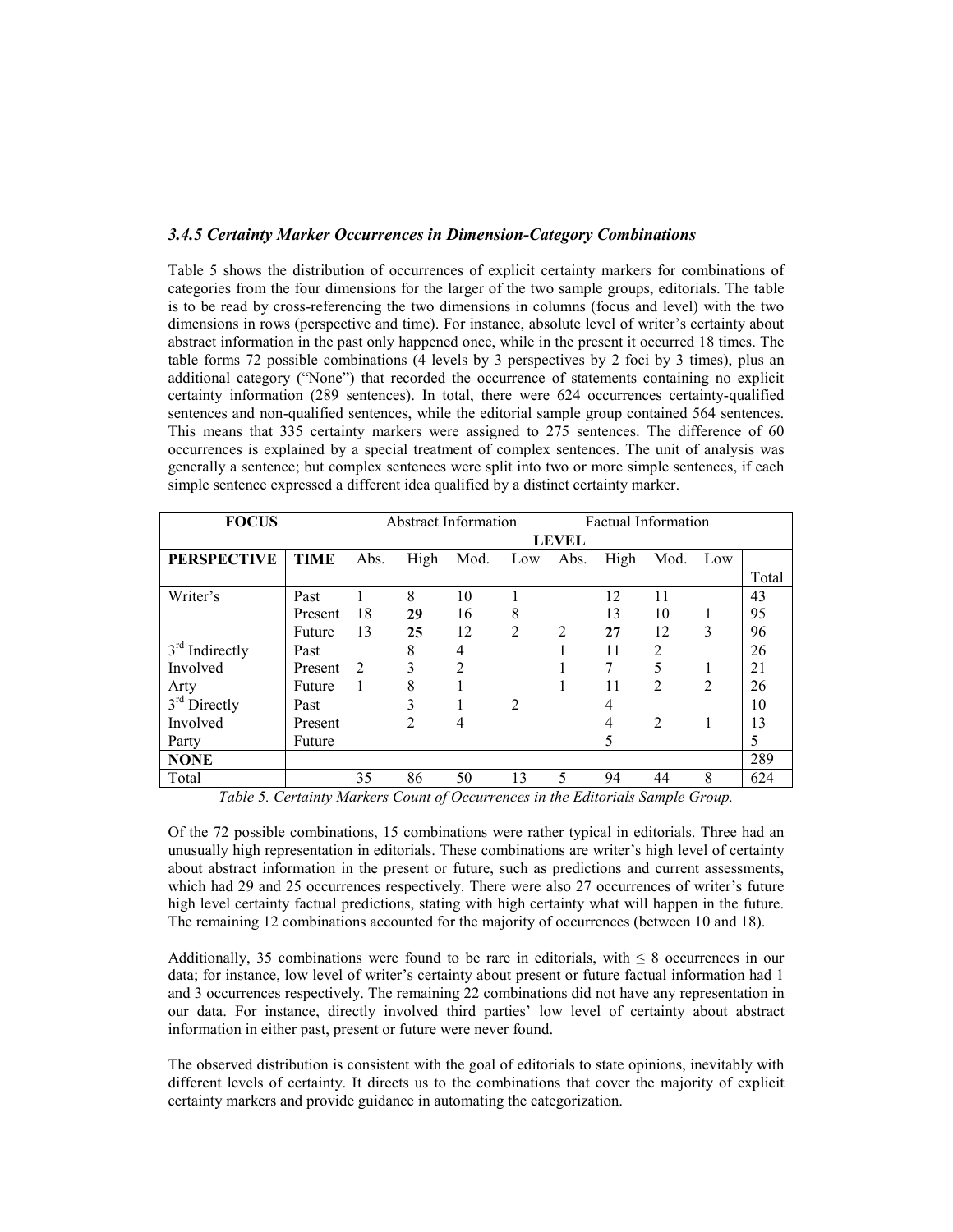## 3.4.6 Challenges

One criterion for deciding whether the sample data support the hypothesized model is "ease-of-fit" experienced by the coders when analyzing the data, in other words, whether the data landed naturally or had to be forced into the allotted categories within each dimension. Our coder found the easiest dimension for categorization to be time. The only adjustment that had to be made was an expansion of the notion of present time to include regular or habitual actions. It was also noted that certainty level categorization may include an additional fifth category of uncertainty in the model refinements. Currently, we have made no distinction between low certainty and uncertainty.

The dimension of perspective, on the other hand, is sufficiently granular and, depending on application, could even be collapsed into two main categories: the writer's and third party's point of view. The benefit of distinguishing a rather rare category of third indirectly involved party's perspective is for when we are particularly interested in, let's say, experts' certainty. The experts could also be sub-divided into groups of political, economic, media-related, religious expertise and influence that can be identified with NLP and IE tools.

The distinction of focus into factual and abstract information presented the most difficulties for annotation due to fuzzy boundaries between known facts and opinions. The focus was considered factual when an event or state of affairs was clearly mentioned. Otherwise, the focus was considered abstract and further sub-categorized into a type of opinion, judgment, or emotion, such as fear, a warning, an assessment, or a conviction, the details of which are not herein reported.

As concluded in most pilot studies, the annotation could be improved with a clearer set of guidelines and definitions. All of the hypothesized categories in the model are not final and are open to further refinement, as the data analysis proceeds and the theoretical framework stabilizes. In addition, the uneven sizes of the two sample groups (editorials and news reports) presented a statistical challenge. In the future, we will distribute our manual tagging efforts evenly. The first author will incorporate some of the above-mentioned refinements into her doctoral thesis.

The proposed model makes several assumptions and raises several philosophical and practical issues. For instance, we are assuming that uncertainty is expressed due to doubt on the basis of evidence (by our definition), thus we do not make a distinction between truly being uncertain and appearing to be uncertain. There may be other desired reasons for appearing to be uncertain, such as the psychological effect of non-aggression, the social politeness effect, the humbling effect of hedged speech, and practical concerns for avoiding liabilities. Identifying these pragmatic functions of uncertainty is currently out of scope of the study, but poses a challenge for future automated identification. Another problem is literal interpretation of the identified clues. For instance, the word "certain" itself has an alternate meaning of "definite but not specified". Our model does not include this meaning, but the issue of contextual disambiguation still persists.

## 4 Applications

The categorization, and the resulting linguistic clues and patterns for most frequent categories, will serve as a starting point for a certainty identification module in an intelligence analyst's question and answering system. This model will be applied to identifying and extracting perceived certainty of specified writers or reported third parties relative to topics of interest.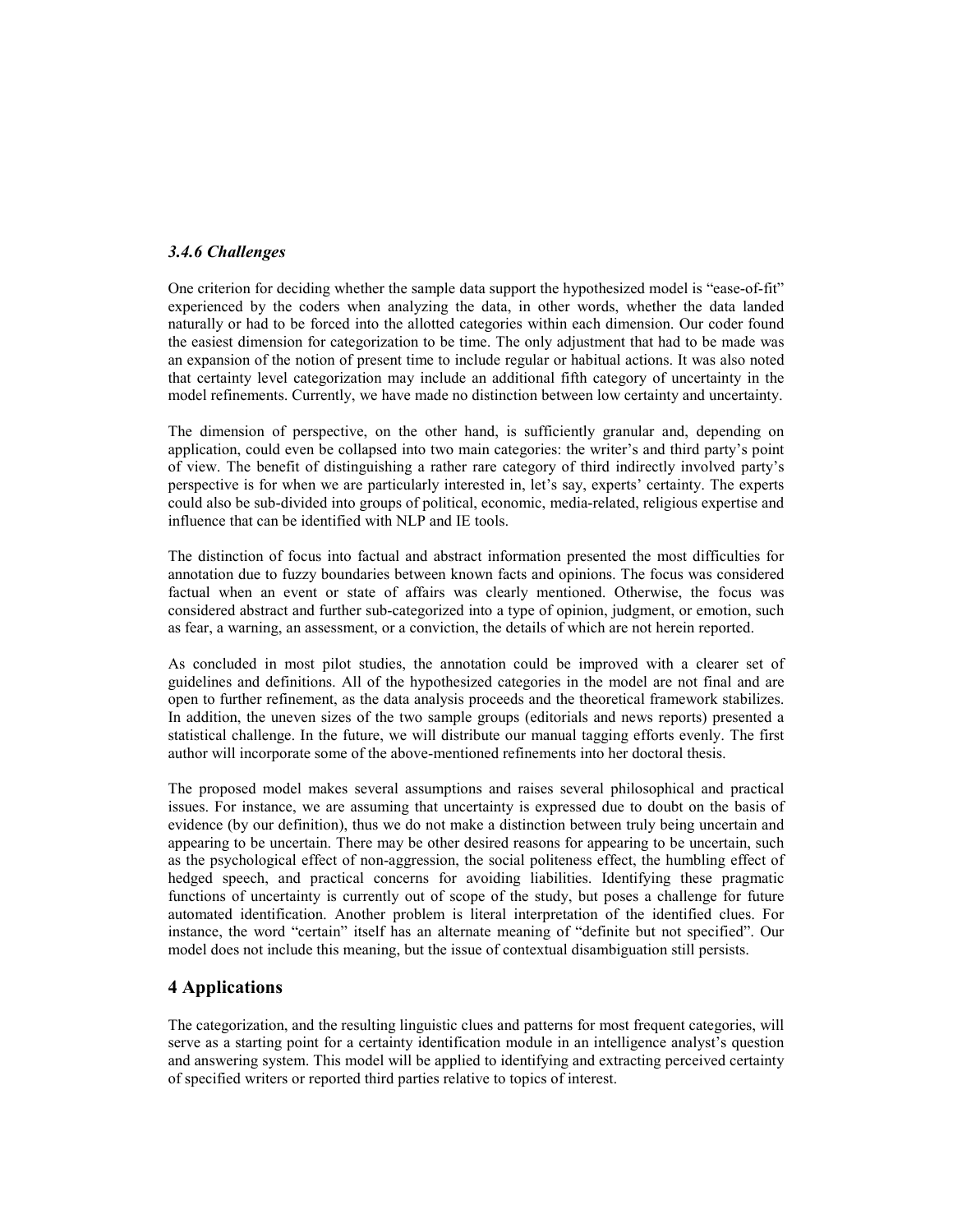The nature of government or business analysts' work requires time and effort to look through enormous amounts of raw textual information such as news reports or editorials in order to find answers to their questions. Traditional search systems can normally alleviate analysts' load by retrieving texts by key words or phrases. State-of-the-art QA systems can usually localize the best answers and provide them in the form of short answers, best paragraphs, or best-fit full documents. But none of these current methods incorporate certainty of the text.

Certainty analysis, in addition to the QA-application, will add an extra level of sophistication that may assist analysts by alerting them in advance of, or at the time of, retrieval of the certainty of the information in the responses. For instance, data can be analyzed by a set of user-specified parameters from the refined and validated certainty model. An implemented system could be capable of providing users with alerts that warn the user of extreme levels of certainty, multiple levels of certainty in the same texts, absence or presence of certainty-qualified statements, change of certainty levels. A cross-document summary could trace changes in certainty over time. The goal is to make raw data searchable by natural language certainty-oriented questions such as "How certain were President Bush's statements about presence of weapons of mass destruction in Iraq in 2003 compared to 2004?" The answers can be provided in QA system answer style – a flexible number of either best short answers, or most relevant paragraphs, or most relevant documents.

In addition, the collection of certainty expressions may become input data to machine learning algorithms for certainty identification and extraction. It also may suggest a new way of automating genre identification based on differences in markers per sentence frequencies and category distributions. Also, the study results capture current trends in newspaper writing, and are potentially useful as a set of suggestions on how to convey a desired level of certainty.

## 5 Conclusions and Future Work

Our contribution is in a proposed categorization model and analytical framework for certainty identification. The results of this pilot study reveal an overall promising picture of the presence of certainty information in texts, and establish the ability to manually identify and categorize individual statements according to the proposed certainty model.

Generally, our findings are that editorials had a significantly higher frequency of markers per sentence than did the news stories. For editorials, high level of certainty, writer's point of view, and future and present time were the most populated categories. For news stories, the most common were high and moderate levels, directly involved third party's point of view, and past time. We are interested in conducting further data analysis per genre within newspaper articles since we have established that the frequency distribution differs depending on genre. This may have implications for automated genre identification. We will use insights from previous work on genre classification (Liddy et al. 1995, Kando 1996).

For editorials, of the possible 72 combinations, the high level of certainty from the writer's point of view expressed abstractly in the present and the future, and expressed factually in the future were most common; 12 combinations were typical; 35 were rather rare; and 22 never occurred. These results shed light on where the majority of lexical, semantic and syntactic patterns can be expected during linguistic analysis of editorials for automating the categorization.

The sample data fit relatively well into the pre-defined categories. Some categories, such as the certainty level, can still be further refined with finer distinctions. The focus dimension will require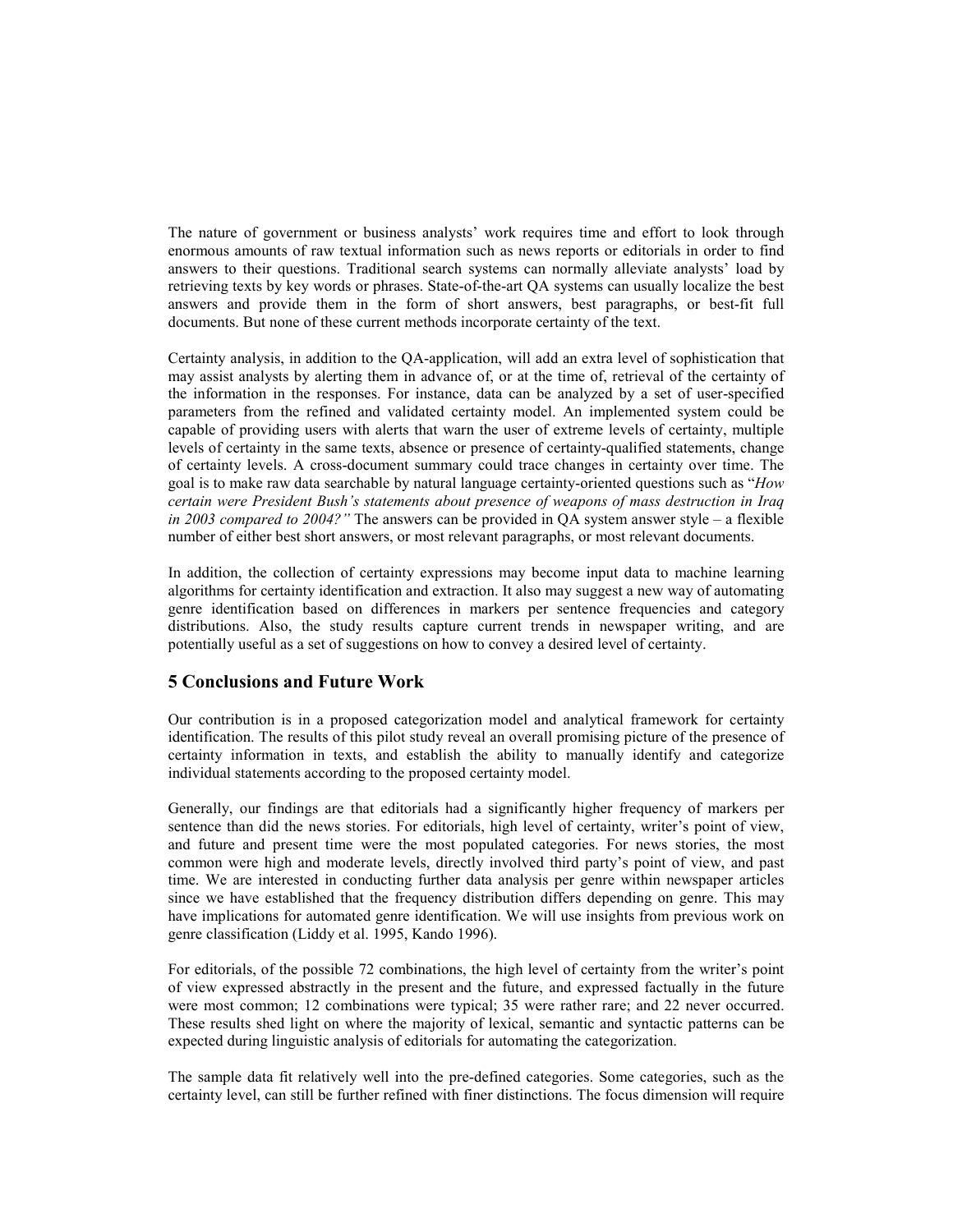further research. The study yielded a collection of explicit certainty markers which are to be further grouped and analyzed in terms of lexical, semantic and syntactic patterns.

We also plan to conduct a full-scale inter-coder reliability study with multiple annotators by adopting our online data collection facility, developed for a concurrent study of emotional subjective content (Rubin et al. 2004).

#### 6 Acknowledgements

This research was made possible by the National Science Foundation East Asia Summer Institutes for U.S. Graduate Students Research Grant No. 0309745. The first author extends her gratitude to her host researchers, Dr. Kando and Dr. Adachi, for welcoming this effort at the National Institute of Informatics, Tokyo, Japan. We are also grateful to the colleagues at Dr. Nakagawa's Language Informatics Laboratory, Information Technology Center at the University of Tokyo, and the researchers at Dr. Isahara's Computational Linguistics Group at the Communications Research Laboratory in Kyoto, Japan, for their comments and suggestions during the early stages of the research. We would especially like to thank Dr. Wiebe for her input in personal interactions at the 41st Annual Meeting of the Association for Computational Linguistics in Sapporo, Japan in 2003.

#### 7 Bibliography

Anick, P., Bergler, S. (1992) Lexical structures for linguistic inference. Lexical Semantics and Knowledge Representation. J. Pustejovsky and S. Bergler. Berlin, Springer Verlag: 121-135.

Banfield, A. (1982) Unspeakable Sentences. Routledge and Kegan Paul, Boston

Bergler, S., Doandes, M., Gerard, C., Witte, R. (2004) Attributions. AAAI Spring Symposium: Exploring Attitude and Affect in Text: Theories and Applications, Stanford, CA.

Cappon, R. J. (2000) The Associated Press Guide to News Writing. Foster City, CA, IDG Books Worldwide Inc.

Chafe, W. (1986) Evidentiality in English Conversation and Academic Writing. Evidentiality: The Linguistic Coding of Epistemology. W. Chafe and J. Nichols. Norwood, New Jersey, Ablex Publishing Corporation. 20: 261-273.

Coates, J. (1983) The Semantics of the Modal Auxiliaries. London & Canberra, Croom Helm.

Holmes, J. (1990) Hedges and boosters in women's and men's speech. Language and communication 10 (3): 185-205.

Hyland, K. (1998) Hedging in Scientific Research Articles. Amsterdam, Philadelphia, John Benjamin Publishing Company.

Kando, N. (1996) Text structure analysis based on human recognition: Cases of Japanese newspaper and English newspaper. Bulletin of National Center for Science Information Systems, No. 8, pp.107-126 (Japanese)